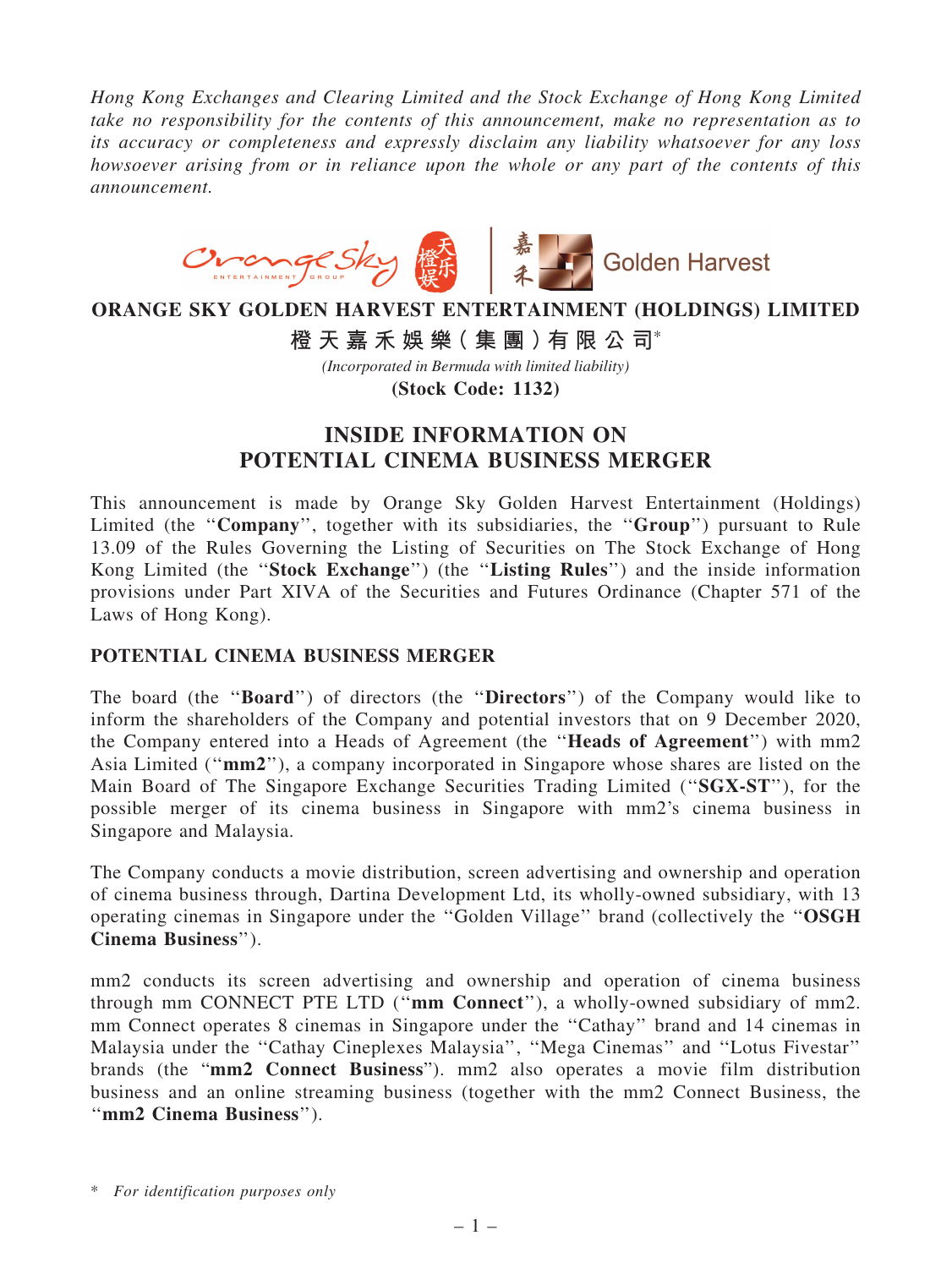### PRINCIPAL TERMS OF THE HEADS OF AGREEMENT

The Heads of Agreement sets out the principal terms on which the parties will pursue a possible merger of the OSGH Cinema Business and the mm2 Cinema Business (the ''Merger''), on the basis that the parties will bring in one or more new investors (the ''New Investors'') to inject capital into the merged businesses (together with the Merger, the ''Proposed Transaction'').

Under the Heads of Agreement, the parties will undertake an initial financial, tax, legal and business due diligence review of the other party's business, and discuss and negotiate the terms of the definitive agreement relating to the Proposed Transaction (the ''Definitive Agreement'').

The Definitive Agreement will contain all the salient terms and conditions for the Merger which shall include the basis upon which the parties will inject their respective businesses into the combined entity. The Heads of Agreement provides that the injection will be at a valuation to be agreed, which shall take into account the respective pre-International Financial Reporting Standard 16, *Leases* EBITDA *(Earnings Before Interest, Tax, Depreciation and Amortisation)* values of the OSGH Cinema Business and the mm2 Cinema Business, based on the latest audited accounts of all entities under OSGH Cinema Business for the financial year ended 31 December 2019 and all entities under the mm2 Cinema Business for the pro-forma 12-months period from 1 January 2019 to 31 December 2019, subject to mutually agreed adjustments, including adjustments for net debt, property value, discontinued operations after 31 December 2019, additional operations after 31 December 2019 and revenue or cost that is non-recurring in nature.

The Proposed Transaction is subject to the requisite approvals being sought and obtained including (without limitation):

- (i) the approval of the shareholders of the Company;
- (ii) the approval of the shareholders of mm2;
- (iii) the approval of the Stock Exchange;
- (iv) the approval of the SGX-ST; and
- (v) the requisite approvals or rulings from the applicable governmental authorities, including the Competition and Consumer Commission of Singapore ("CCCS") in relation to anti-trust issues.

At the same time, it is intended that the parties will shortly initiate a submission to the CCCS relating to the Merger.

If the terms of the Definitive Agreement cannot be agreed, or the conditions for the Proposed Transaction satisfied, by 31 December 2021, the Heads of Agreement will terminate and neither of the parties shall have any claim against the others for costs, damage, compensation or otherwise.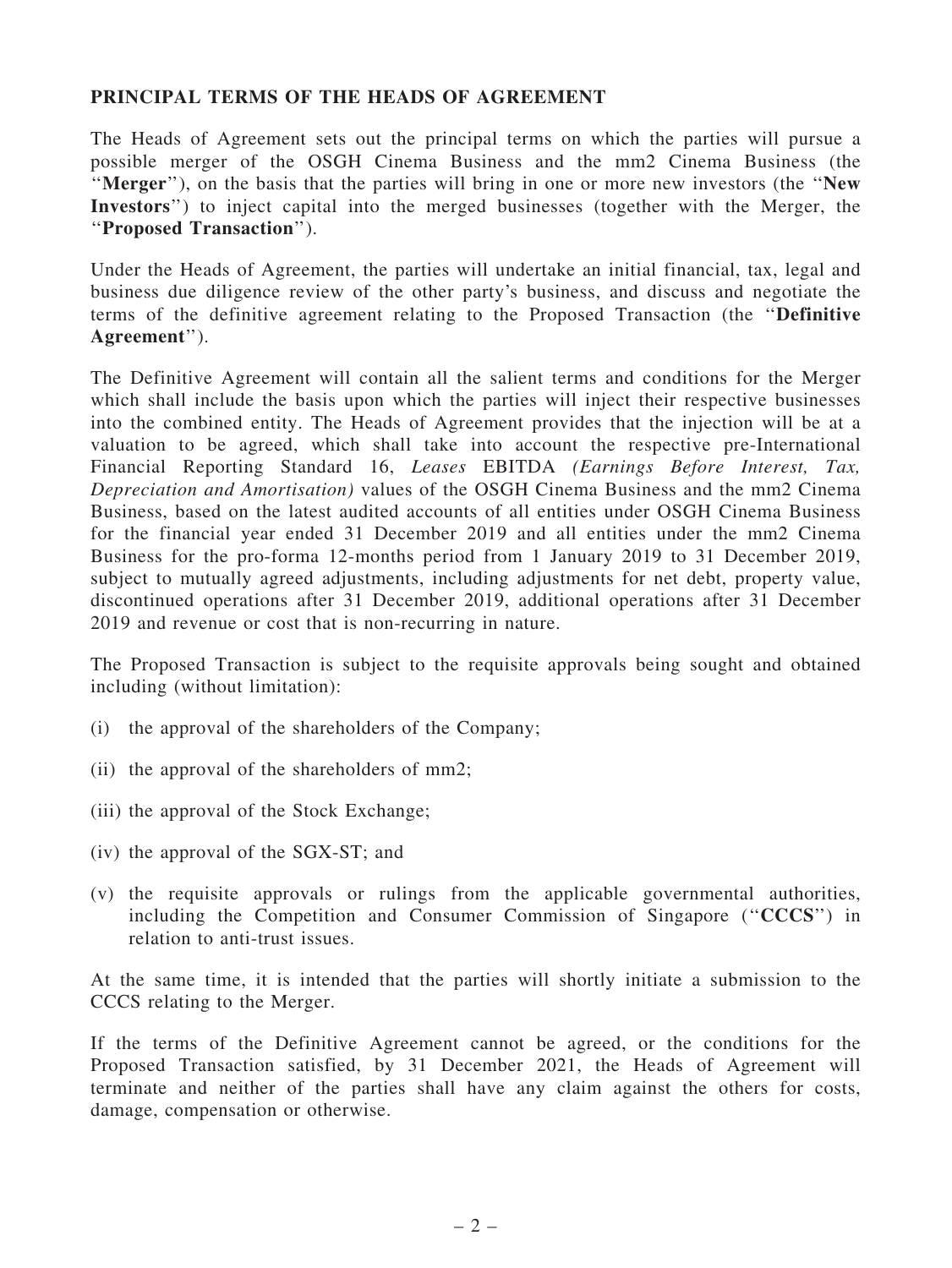#### REASONS FOR AND BENEFITS OF THE PROPOSED TRANSACTION

The Board is of the view that the Proposed Transaction, if materialised, would be beneficial to the Group for the following reasons:

- (i) the Merger would further solidify the leading market position of the OSGH Cinema Business in Singapore and provide advantageous economies of scale;
- (ii) the Merger would allow the Group to expand into a new market in Malaysia for the movie exhibition and distribution businesses, and gain immediate access to an established online content streaming application;
- (iii) given the challenges faced by, among others, cinema operators since the COVID-19 outbreak, the Merger would provide more financial and operating stability to the OSGH Cinema Business;
- (iv) there has been general disruption to the movie and cinema business, with the advent of content streaming apps and the growth of video content on social media. The Merger would result in a stronger platform for the operation of the respective cinema businesses of the Group and mm2; and
- (v) the cash investment by the New Investors would also provide additional working capital for the combined business to meet, among others, its operating costs, and strengthen the financial position of the combined business.

In addition, mm2 announced on 1 December 2020 that it was evaluating a spinoff of its cinema business by way of a listing on the Catalist Board of the SGX-ST (''IPO'') and has appointed United Overseas Bank Limited and other professional advisers to advise on the IPO. The Board understand that the proposed spinoff by mm2 is being proceeded with in parallel with the work on the Proposed Transaction. In the event that the IPO is completed successfully, the Company and mm2 will discuss in good faith the basis on which the Merger and the Proposed Transaction would take place, taking into account the listed spinoff business.